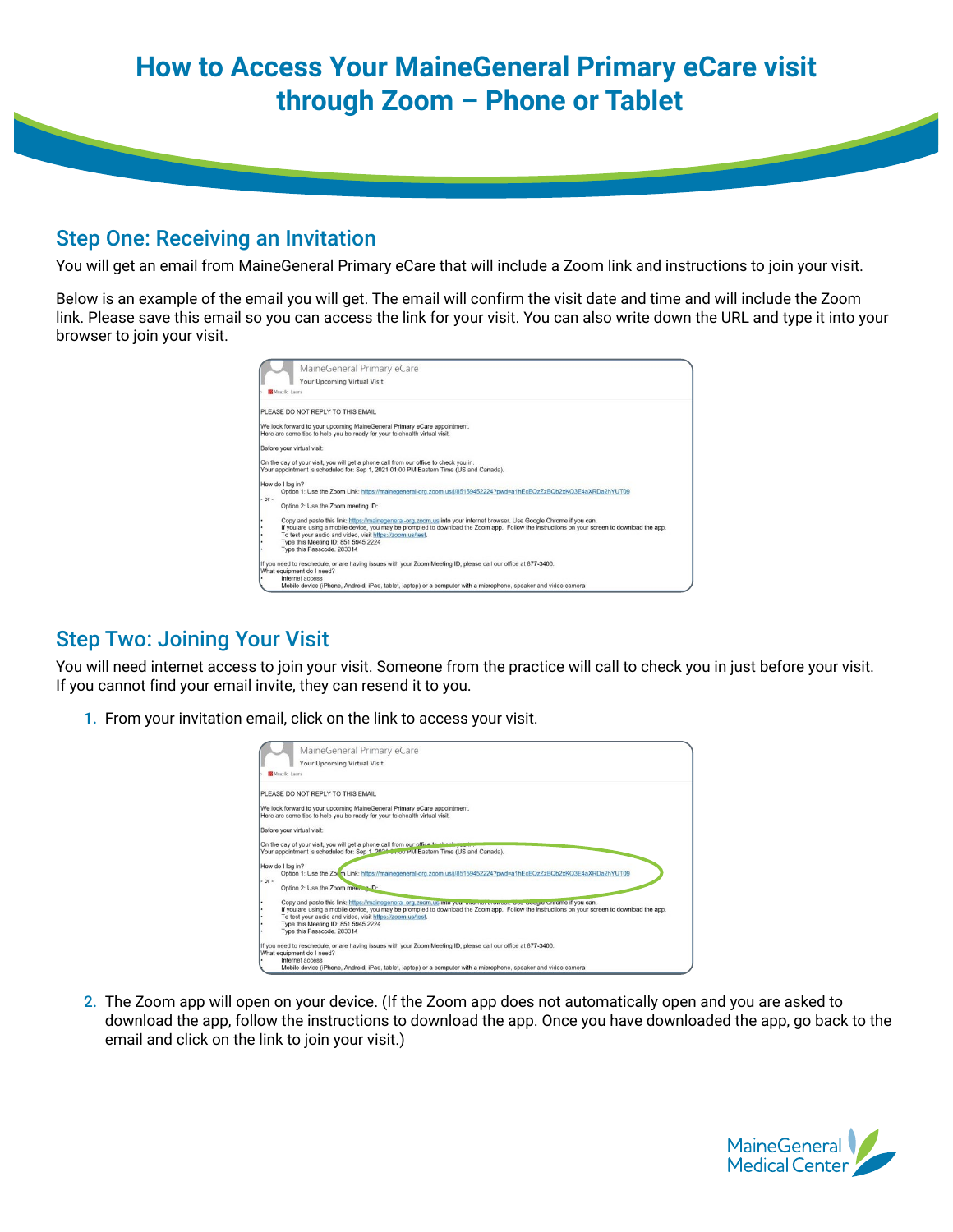3. You will be placed in the "waiting room." Someone from your care team will see that you are waiting to join the visit; they will confirm you are scheduled and then will enter you into the virtual visit. Once you're in the visit, the medical assistant will ask you a few questions to get you ready to see your provider.



4. When you are entered into your visit, the "Join audio" screen will appear. Choose an audio option from the list provided. Note: If you choose "no audio," you will not be able to hear anyone. Selecting "wifi for cellular data" automatically connects your phone microphone to the visit.

| To hear others<br>please join audio |
|-------------------------------------|
| <b>Wifi or Cellular Data</b>        |
| Dial in                             |
| <b>No Audio</b>                     |

## Step 3: Controls During your Virtual Visit

These are the controls you can use during your visit:

**Mute and Unmute:** Switch between mute and unmute by touching the mute symbols at the bottom of your screen.



**Stop Video:** It's important to always use the video function during your virtual visit. If you need to turn your video off for a moment, you can turn your camera off by clicking on the camera symbol. To turn your video back on, click on the camera symbol again.